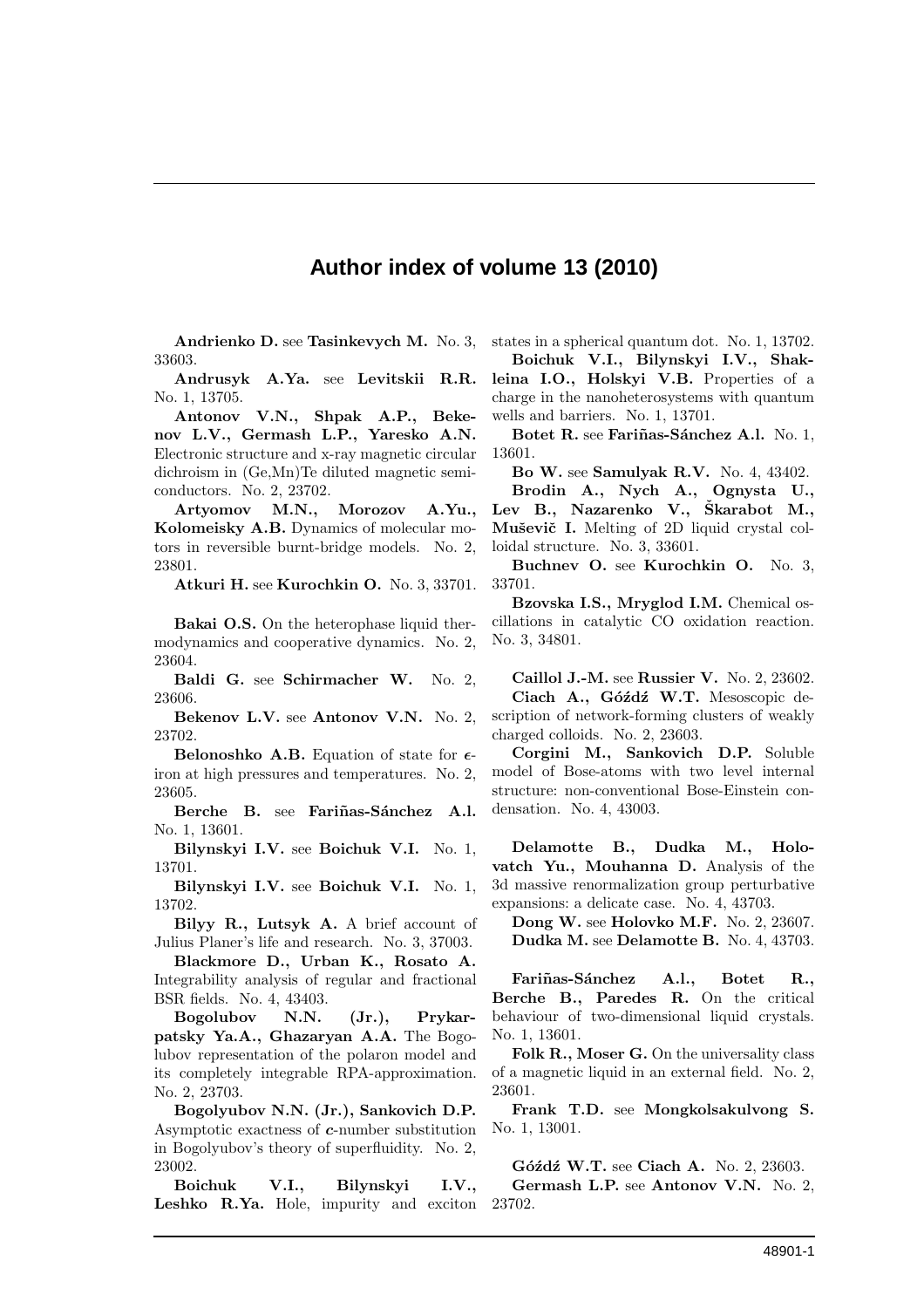Ghazaryan A.A. see Bogolubov N.N. (Jr.) No. 2, 23703.

Glimm J. see Kaman T. No. 4, 43401.

Glushchenko A. see Kurochkin O. No. 3, 33701.

Gomonay H.V., Kornienko I.G., Loktev V.M. Possibility of soft-matter effects in solids. No. 2, 23701.

Grabar O. see Kurochkin O. No. 3, 33701.

Henderson D. Convenient formulae for some integrals in perturbation theory. No. 1, 13002.

Holovatch Yu. see Delamotte B. No. 4, 43703.

Holovko M.F., Shmotolokha V.I., Dong W. Analytical theory of one- and twodimensional hard sphere fluids in random porous media. No. 2, 23607.

Holovko M.F. Integral equation theory for nematic fluids. No. 3, 33002.

Holskyi V.B. see Boichuk V.I. No. 1, 13701.

Ilnytskyi J.M., Lintuvuori J.S., Wilson M.R. Simulation of bulk phases formed by polyphilic liquid crystal dendrimers. No. 3, 33001.

Ilyin V., Procaccia I., Zagorodny A. Stochastic processes crossing from ballistic to fractional diffusion with memory: exact results. No. 2, 23001.

Kaman T., Glimm J., Sharp D.H. Initial conditions for turbulent mixing simulations. No. 4, 43401.

Kapuścik E. Special Theory of Relativity without special assumptions and tachyonic motion. No. 4, 43102.

Karapinar R. see Kurochkin O. No. 3, 33701.

Kirk H. see Samulyak R.V. No. 4, 43402. Kolomeisky A.B. see Artyomov M.N. No. 2, 23801.

Kondratiev Yu., Kozitsky Yu., Pasurek T. Gibbs states of lattice spin systems with unbounded disorder . No. 4, 43601.

Kornienko I.G. see Gomonay H.V. No. 2, 23701.

Kozitsky Yu. see Kondratiev Yu. No. 4, 43601.

Kozlovskii M.P., Romanik R.V. The order parameter and susceptibility of the 3D Isinglike system in an external field near the phase transition point. No. 4, 43004.

Krasnov V.O. see Stasyuk I.V. No. 1, 13003.

Krivsky I.Yu., Simulik V.M. Fermi-Bose duality of the Dirac equation and extended real Clifford-Dirac algebra. No. 4, 43101.

Kuporov V. see Mryglod I. No. 4, 43602. Kurochkin O., Atkuri H., Buchnev O., Glushchenko A., Grabar O., Karapinar R., Reshetnyak V., West J., **Reznikov Yu.** Nano-colloids of  $Sn<sub>2</sub>P<sub>2</sub>S<sub>6</sub>$  in Nematic Liquid Crystal Pentyl-cianobiphenile. No. 3, 33701.

Kuzemsky A.L. Quasiaverages, symmetry breaking and irreducible Green functions method. No. 4, 43001.

Leshko R.Ya. see Boichuk V.I. No. 1, 13702.

Levitskii R.R., Andrusyk A.Ya., Zachek I.R. Dynamics of the Rochelle salt  $NaKC<sub>4</sub>H<sub>4</sub>O<sub>6</sub>·4H<sub>2</sub>O$  crystal studied within the Mitsui model extended by piezoelectric interaction and transverse field. No. 1, 13705.

Levitskii R.R. see Sorokov S.I. No. 1, 13706.

Lev B. see Brodin A. No. 3, 33601.

Lintuvuori J.S. see Ilnytskyi J.M. No. 3, 33001.

Lisetski L. What was observed by Julius Planer in 1861? No. 3, 33604.

Li X. see Samulyak R.V. No. 4, 43402.

Loktev V.M. see Gomonay H.V. No. 2, 23701.

Lutsyk A. see Bilyy R. No. 3, 37003.

Madhusudhana Rao C.V., Prasad G. Characterization of 1-3 piezoelectric polymer composites – a numerical and analytical evaluation procedure for thickness mode vibrations. No. 1, 13703.

Mainemer D. see Rössler J. No. 1, 13704. Markiv B.B., Omelyan I.P., Tokarchuk M.V. On the problem of a consistent description of kinetic and hydrodynamic processes in dense gases and liquids. No. 2, 23005.

McDonald K. see Samulyak R.V. No. 4, 43402.

Mongkolsakulvong S., Frank T.D. Canonical-dissipative limit cycle oscillators with a short-range interaction in phase space. No. 1, 13001.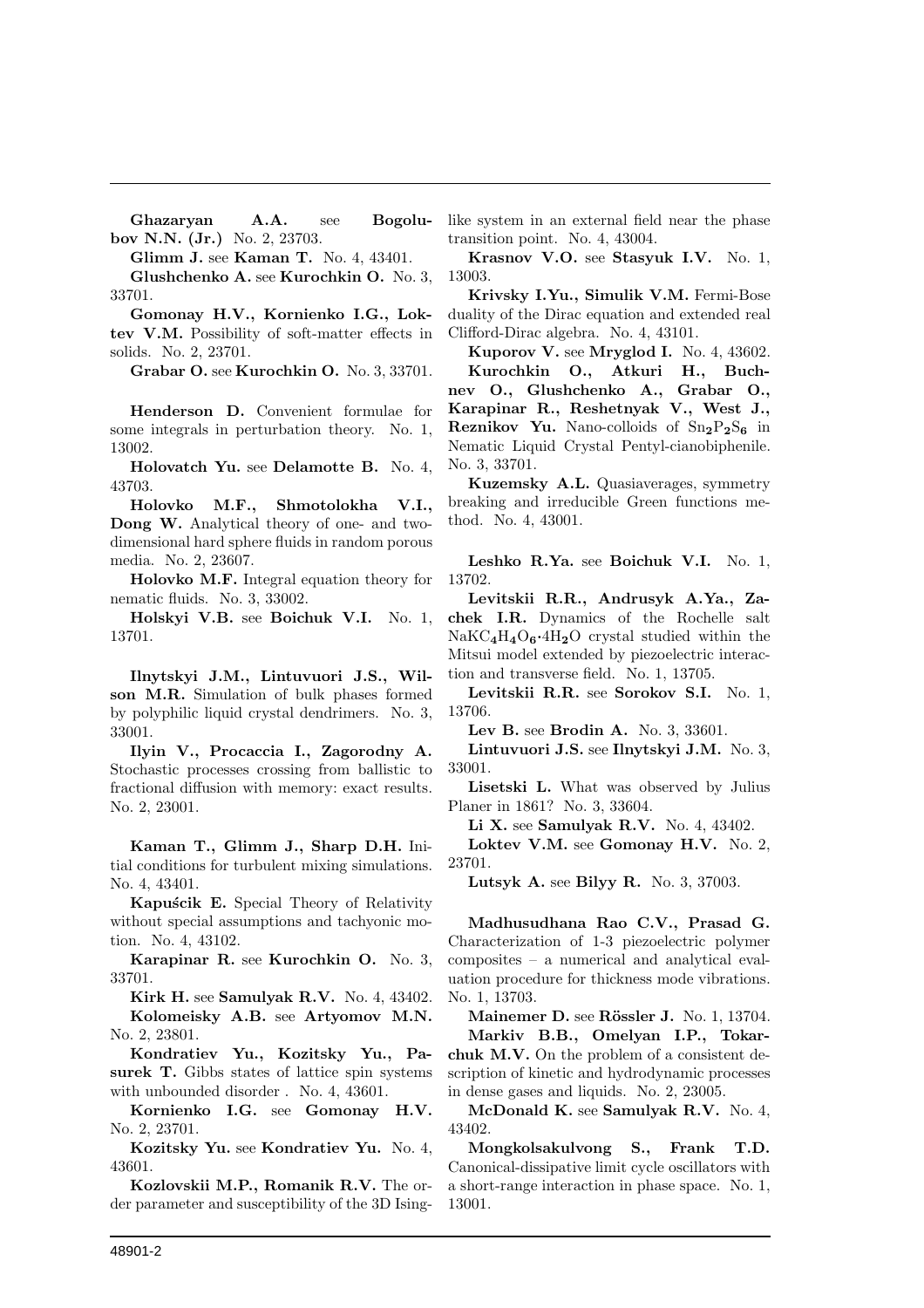Morozov A.Yu. see Artyomov M.N. No. 2, 23801.

Moser G. see Folk R. No. 2, 23601.

Mouhanna D. see Delamotte B. No. 4, 43703.

Mryglod I., Kuporov V. Some rigorous relations for partial conductivities in ionic liquids. No. 4, 43602.

Mryglod I.M. see Bzovska I.S. No. 3, 34801.

Muševič I. see Brodin A. No. 3, 33601. Mysakovych T.S. see Stasyuk I.V. No. 1, 13003.

Nazarenko V. see Brodin A. No. 3, 33601. Nych A. see Brodin A. No. 3, 33601.

Ognysta U. see Brodin A. No. 3, 33601. Omelyan I.P. see Markiv B.B. No. 2, 23005.

Paredes R. see Fariñas-Sánchez A.l. No. 1, 13601.

Pasurek T. see Kondratiev Yu. No. 4, 43601.

Patsahan O.V., Patsahan T.M. Phase equilibria of size- and charge-asymmetric primitive models of ionic fluids: the method of collective variables. No. 2, 23004.

Patsahan T.M. see Patsahan O.V. No. 2, 23004.

Pavlov M.V., Prykarpatsky A.K. A generalized hydrodynamical Gurevich-Zybin equation of Riemann type and its Lax type integrability. No. 4, 43002.

Pergamenshchik V.M., Uzunova V.A. Colloidal nematostatics. No. 3, 33602.

Pizio O., Sokołowski S. Entropic solvation force between surfaces modified by grafted chains: a density functional approach. No. 1, 13602.

Planer J. Note about Cholesterol. No. 3, 37001.

Prasad G. see Madhusudhana Rao C.V. No. 1, 13703.

Procaccia I. see Ilyin V. No. 2, 23001.

Prykarpatsky A.K. see Pavlov M.V. No. 4, 43002.

Prykarpatsky Ya.A. see Bogolubov N.N. (Jr.) No. 2, 23703.

Rössler J., Mainemer D. Ferrimagnetism in the Hubbard, dimmer-connector frustrated chain. No. 1, 13704.

Reshetnyak V. see Kurochkin O. No. 3, 33701.

Reznikov Yu. see Kurochkin O. No. 3, 33701.

Romanik R.V. see Kozlovskii M.P. No. 4, 43004.

Rosato A. see Blackmore D. No. 4, 43403. Ruocco G. see Schirmacher W. No. 2, 23606.

Russier V., Caillol J.-M. Statistical field theory for liquid vapor interface. No. 2, 23602.

Sławianowski J.J. Geometric nonlinearities in field theory, condensed matter and analytical mechanics. No. 4, 43103.

Samulyak R.V., Bo W., Li X., Kirk H., McDonald K. Computational algorithms for multiphase magnetohydrodynamics and applications to accelerator targets. No. 4, 43402.

Sankovich D.P. see Bogolyubov N.N. (Jr.) No. 2, 23002.

Sankovich D.P. see Corgini M. No. 4, 43003.

Schirmacher W., Tomaras C., Schmid B., Baldi G., Viliani G., Ruocco G., Scopigno T. Sound attenuation and anharmonic damping in solids with correlated disorder. No. 2, 23606.

Schmid B. see Schirmacher W. No. 2, 23606.

Scopigno T. see Schirmacher W. No. 2, 23606.

Shakleina I.O. see Boichuk V.I. No. 1, 13701.

Sharp D.H. see Kaman T. No. 4, 43401.

Shmotolokha V.I. see Holovko M.F. No. 2, 23607.

Shpak A.P. see Antonov V.N. No. 2, 23702.

Shpot M.A. Two-loop RG functions of the massive  $\phi^4$  field theory in general dimensions. No. 1, 13101.

Simulik V.M. see Krivsky I.Yu. No. 4, 43101.

Skrypnik W.I. On lattice oscillator equilibrium equation with positive infinite-range manybody potentials. No. 4, 43702.

Sokołowski S. see Pizio O. No. 1, 13602.

Soldatov A.V. Infinitely improvable upper bounds in the theory of polarons. No. 4, 43701.

Sorokov S.I., Levitskii R.R., Vdovych A.S. Thermodynamics, dielectric permittivity and phase diagrams of the